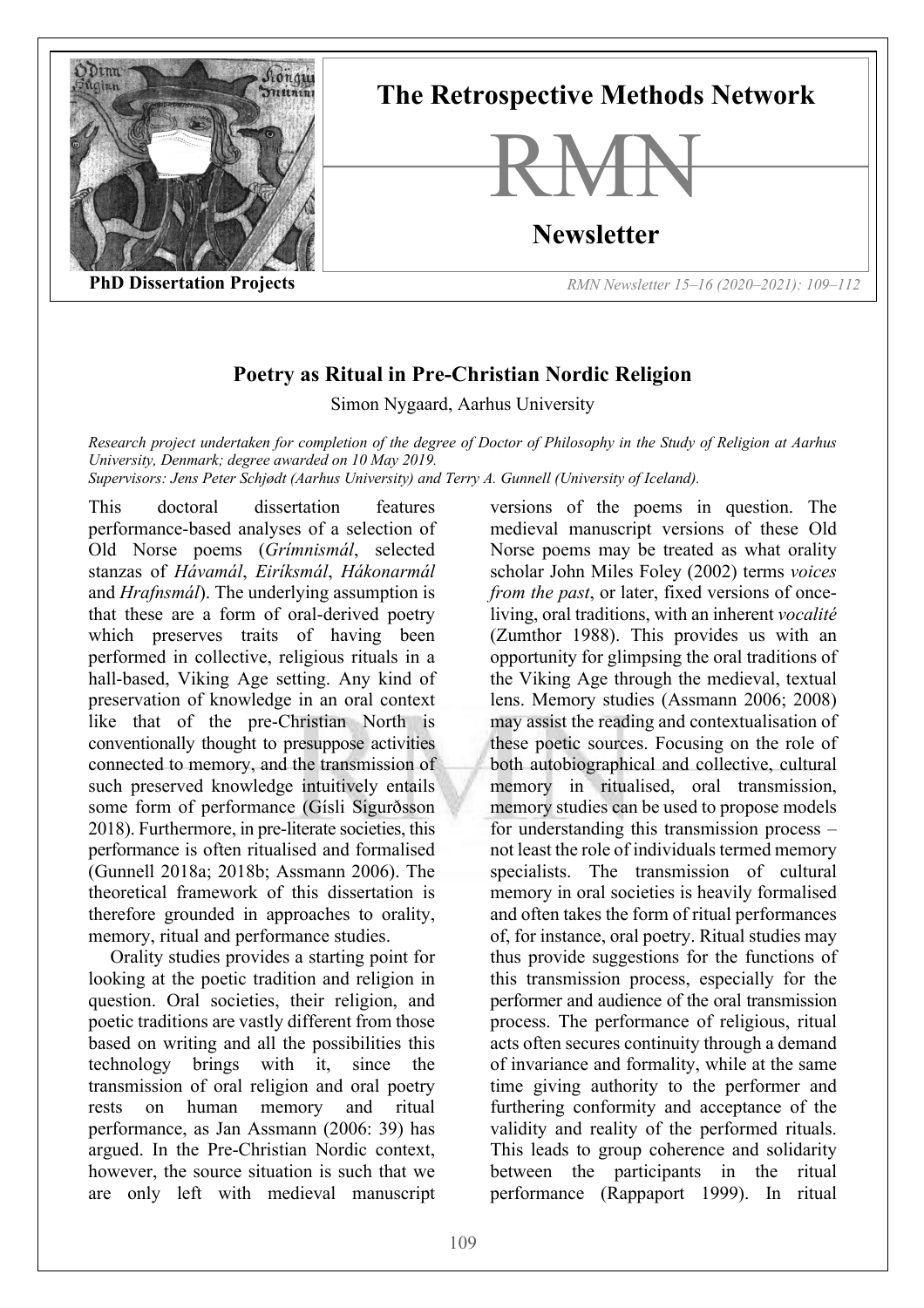performance, furthermore, the setting – or the performance space – and the content – or the performed space – meld together in the creation of a 'double scene' (Lönnroth 1978, 2011: 243–259), transporting and transforming the participants (Gunnell 2011). Performance studies may then be used when analysing the poems. Paying attention to the context of any performance is pivotal, and this holds especially true when dealing with oral poetry (Bauman 1975). The oral-poetic rules of Old Norse poetry are an essential part of the 'performance archaeological' (cf. Gunnell 2016) reading of the poems in question.

In the analysis of the poems, various performance markers (the use of self-reference, props and gestures by the performer, as well as a focus on aural and spatial qualities) and the interaction between performer and audience are treated as some of the most important aspects to consider when establishing the poems' context and connection to oral performance. Having done this, the oral, ritual performances of poetry are then argued to have had transformational qualities for performer, audience and space – with lasting consequences for their notion of identity and selfunderstanding. These transformations then serve as a basis for placing the individual poems, seen as ritual performances, in a specific ritual context, as summarised below.

*Grímnismál* may fruitfully be viewed as an initiation ritual for a future ruler represented by Agnarr, with the ritual specialist acting as the initiator represented by Grímnir/Óðinn. The ritual specialist is placed between multiple fires in a ruler's hall. Whether he has been sitting there for a full eight nights and days, or this in perhaps just implied as a part of the esoteric mythology, is unclear. The participant who will represent the old (deceased) ruler (Geirrøðr in the poem) sits in the high-seat and the audience gather in the hall. The initiand ruler-to-be (Agnarr in the poem) enters the hall and the masked ritual specialist begins the performance. The initiand offers the initiator a ritual libation, as described in *Grímnismál*  stanza 3, after which the ritual specialist performs the poetic transmission of knowledge to the initiand, addressing him while gradually revealing his identity as Óðinn in the process. This culminates in the last two stanzas where

the old ruler on the high-seat is addressed and ritually 'killed' to make room for the new ruler. Thus, the initiation ritual ends and the new ruler has received a new higher status (see also Nygaard 2019).

The selected stanzas of *Hávamál* (138–164) are argued to represent a ritual connected to transmission of secret knowledge of runes, rune carving, and magical spells from one ritual specialist, an initiator, to a prospective ritual specialist, an initiand: an audience of elite warriors and the prospective ritual specialist are gathered in a hall to witness and participate in a teaching ritual, perhaps the public part of the ritual specialist's initiation. An initiatorspecialist performs *Hávamál* stanzas 138–141, during which a mock hanging ritual is enacted. In this situation, the initiator is transformed into Óðinn in order to authenticate the knowledge transmitted in the second and third parts of the performance. After concluding the performance of the self-hanging myth, the initiator performs stanzas 142–145, which consist of knowledge of runes and sacrifice and their proper conduct. In the final part of the poem, the initiator transmits knowledge of the function of the 18 magic spells, but not the spells themselves. Here, the identity of the performer is more ambiguous than before. He may still be performing as Óðinn but he may also be performing as a ritual specialist with Odinic knowledge. In any case, doubled traits are ever-present and the performance is concluded with a reference to the High One and his hall, cementing the fact that this performance stems from Óðinn's knowledge and has been conducted in an otherworldly location all along. The ritual-specialist-initiand may have learnt the runes and skills in stanza 142–145 and thus have been partly initiated, whereafter he will acquire the actual spells, the functions of which were merely described in stanzas 146–163, perhaps through a secret initiation ritual.

Both *Eiríksmál* and *Hákonarmál* may find their ritual context at the funerals of the deceased kings they commemorate, their performance functioning as rite-of-passage rituals for the dead kings travelling to the otherworld, Valhǫll: in *Eiríksmál*, the ritual specialist begins the commemoration of Eiríkr by taking on the identity of 'Óðinn' and setting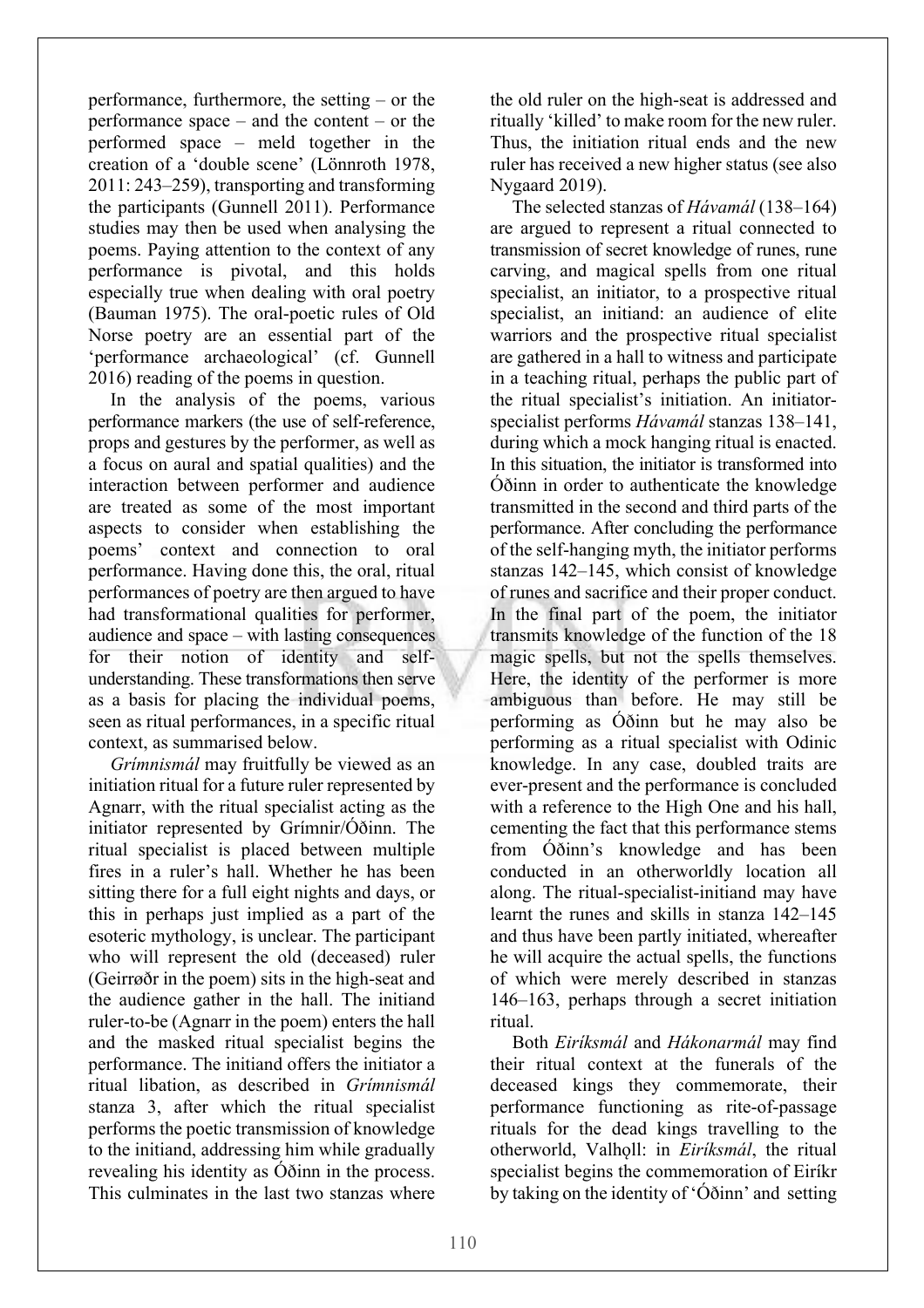the scene of the performance (the performed space) as Oðinn's hall Valholl, which is being prepared for the arrival of a great king. Shifting between the roles of 'Óðinn' and 'Bragi' in the first stanzas (2–4), the performer establishes the identity of the great king to arrive – the noise of battle comes from Eiríkr and his army approaching Valholl. Performing stanzas with mixed metre, the ritual specialist shifts between the role of 'Óðinn' and 'Sigmundr' (stanzas 5–7) while adding the mention of Ragnarok to give the poem its eschatological tenor. Stanza 8 features the ritual specialist, as 'Sigmundr', inviting 'Eiríkr' – perhaps originally represented by his heir to the throne, Gamli Eiríksson – into the hall to be inducted among the ranks of the *einherjar*. In stanza 9, Eiríkr is thus led to the otherworld and included in Óðinn's army.

In *Hákonarmál*, the sources allow us to reconstruct the context in a little more detail. After King Hákon has been interred at Sæheimr in Hordaland (according to *Hákonar saga góða* 32), a ritual specialist recites *Hákonarmál* stanzas 2–9. These describe the Battle of Fitjar in vivid detail, with emphasis on reproducing the aural qualities of the battle. This happens outside by the king's grave. In stanza 10, direct speech commences and a female specialist enacts the role of a *valkyrja*, describing the process of choosing 'Hákon', portrayed by a male ritual specialist, and speaking (stanza 12) and then travelling with him to the home of the gods (stanza 13). Following this stanza's call to go and meet Óðinn, the ritual performance moves into the hall building. In stanza 14, the heir to the throne – acting as 'Óðinn' on his high-seat – sends Bragi and Hermóðr to meet 'Hákon' and invite him into the hall, which occurs in stanza 16. (In stanza 15, 'Hákon' expresses concerns about entering Valholl, perhaps due to his conflicted relationship with pre-Christian Nordic religion.) Here, a high-ranking warrior – acting as 'Bragi' – invites 'Hákon' to enter the hall with a ritual libation. In stanza 17, 'Hákon' declares his constant vigilance in the face of Ragnarok, and the ritual performance is concluded with the male ritual specialist stepping out of the role as 'Hákon' offering praise for King Hákon who has been safely conducted into the otherworld.

*Hrafnsmál* may be a more political ritual performance than a religious one, since, in large part, it lacks clear ritual transformation. Still, it draws heavily on pre-Christian Nordic religion and mythology. We may assume that the battle poem of *Hrafnsmál* stanzas 7–12 was performed in a hall-based setting, although this is not explicitly stated in the stanzas. The performing poet, who may have been present at the battle, could have performed it in pure praise of King Haraldr using Odinic imagery in the kennings of, for instance, stanzas 11–12. The dialogic poem in *Hrafnsmál* stanzas 1–6 and 15–23 features a skald, acting as a ritual specialist, framing the praise of Haraldr and his court as a dialogue between a *valkyrja* and a raven – both characters with strong connections to Óðinn and warfare, emphasising Haraldr's warrior prowess. The performer of the dialogic poem shifts between the two roles using different performance markers, taking on the roles with few transformative consequences for him.

All of these performances will have had consequences for their performers and audiences alike, leading to religious experiences, and likely shaping their group identity. By situating the performances of Old Norse poetry in a ritual studies framework, it is argued that, through Rappaportian *auto-* and *allo*-*communication* (Rappaport 1999: 51), the ritual participants and the ritual specialist signal a conformity towards themselves and each other. They accept the reality of the rituals as "'in earnest' […] taking place in the world" (1999: 43). By participating in, and thus accepting the rituals as real and meaningful, the participants form a community. The ritual specialists are able to be transformed into otherworldly beings in their poetic, ritual performance using Rappaportian *performatives* (1999: 114–115), and this ability would have had an effect on their religious authority and the perceived authenticity of their knowledge. The audience to the ritual performances is themselves transformed into otherworldly collectives (Rappaport 1999: 40; Schechner 2006: 72–73), like *einherjar* and *valkyrjur*, during the performance. This would have strengthened their group coherence and solidarity, and would have confirmed their notions about the afterlife in Valholl (Nygaard 2019). Additionally, it may have created